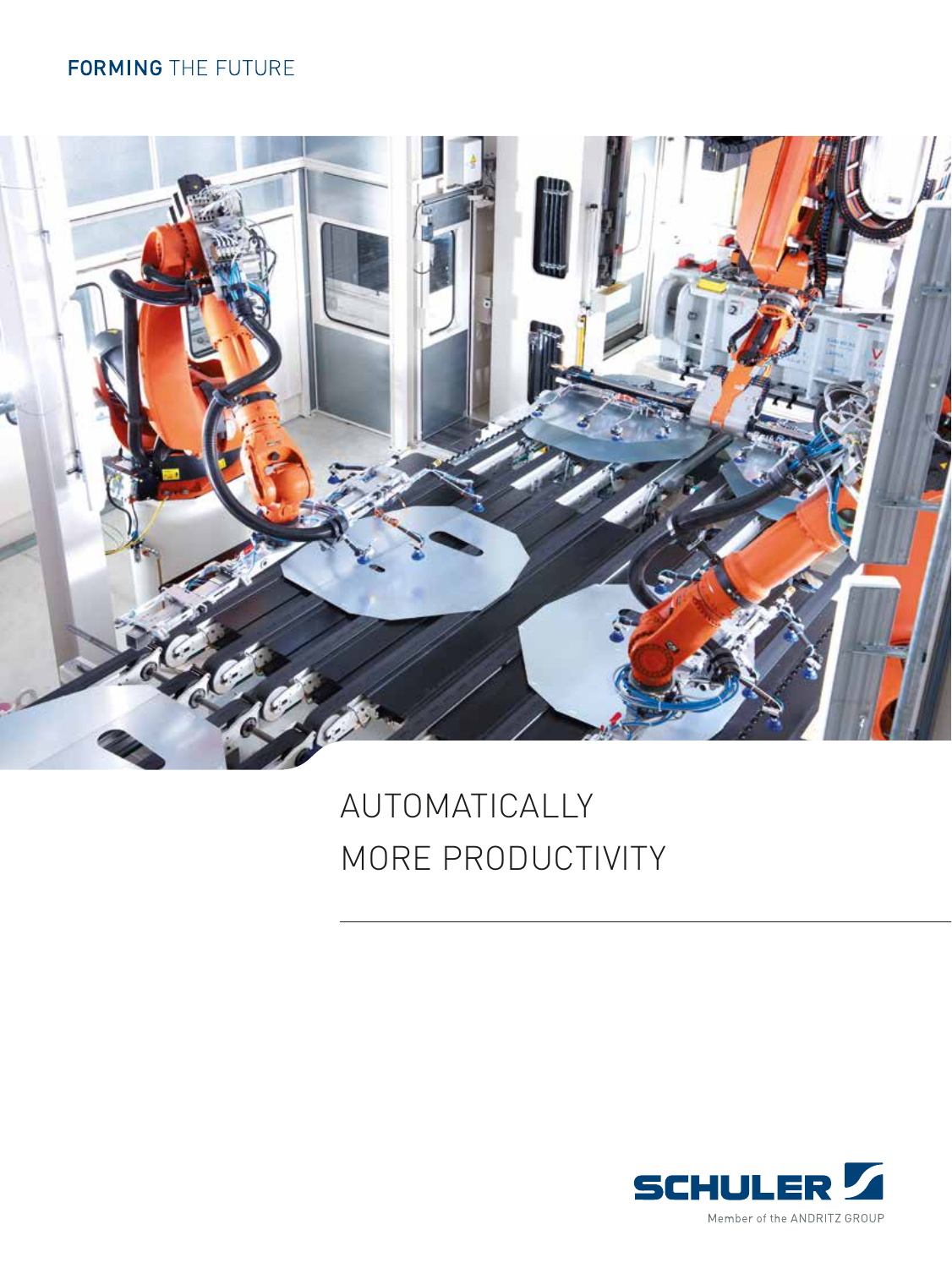## FRONT-OF-LINE

#### DESTACKING CENTERING

Schuler offers various flexible solutions for automated blank destacking by blankloader. Depending on blank size, weight, shape, kind of material and loading speed, the user of a press line can choose among the following standardized destacking/blankloading systems.

#### Destackers:

- With floor-mounted robots: Production rates up to 11 strokes /minute
- With overhead robots: Production rates up to 13 strokes /minute
- With feeder: Production rates up to 16 strokes /minute
- With two overhead robots: Production rates up to 23 strokes /minute

Centering blanks before the first forming station is a basic prerequisite for excellent drawing results. A loading robot or crossbar automation then performs the part transfer onto the drawing die of Press 1.

#### Centering systems:

- Gravity-type centering station
- Optical centering station, basic
- Mechanical centering station
- Optical centering station, high speed









Front-of-Line simulation.



Destacking with robots. Destacking with feeders. Destacker /blankloader with gravity-type centering station.



Universal tooling. Destacker /blankloader with optical centering station.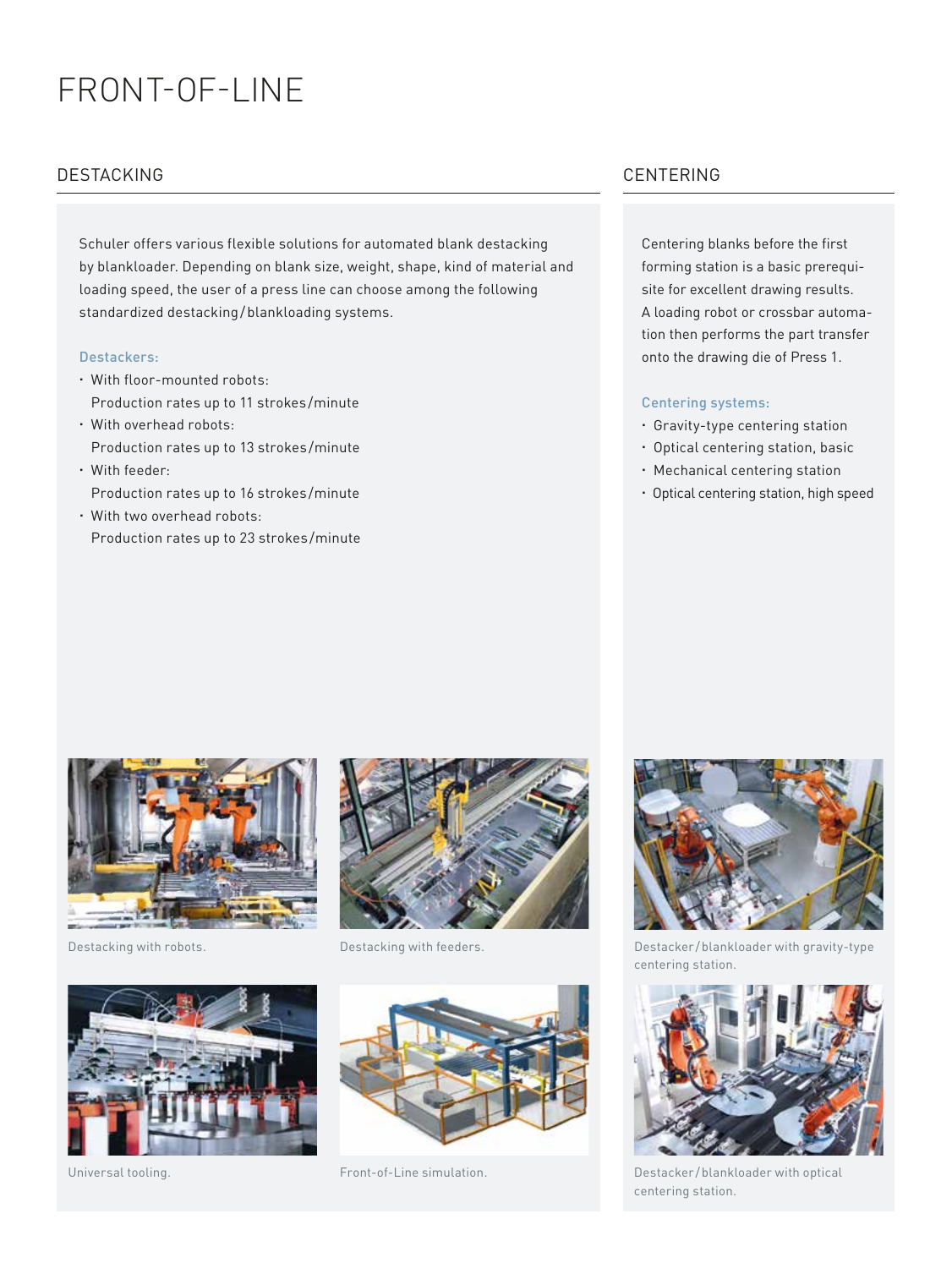## PRESS-TO-PRESS AUTOMATION

#### FAST AND RELIABLE PART TRANSPORT

#### ROBOTS





- Part transport with flexible orientation
- Part rotation
- Simple programming
- · High availability
- Production rates up to 11 strokes/minute
- Easily programmed to change part position

Robot automation. Press line with robot automation.

### CROSSBAR ROBOT



Eight-axis Crossbar Robot. Loading without part rotation.

- Part transport with flexible orientation
- Press distances 4.5 to 10 m (15 to 33 ft.)
- No part rotation required
- Easy programming
- High uptime levels thanks to standard robots
- Production rates up to 15 strokes/minute
- Easily programmed to change part position

#### CROSSBAR FEEDER





Servo press line.



Crossbar Feeder automation. Press line with Crossbar Feeder.

![](_page_2_Picture_31.jpeg)

Mechanical highspeed press line.

- Seven degrees of motion freedom
- No intermediate station required
- Only one set of tooling for transfer between presses
- Production rates up to 23 strokes/minute
- Compact construction possible
- For servo press lines and mechanical highspeed press lines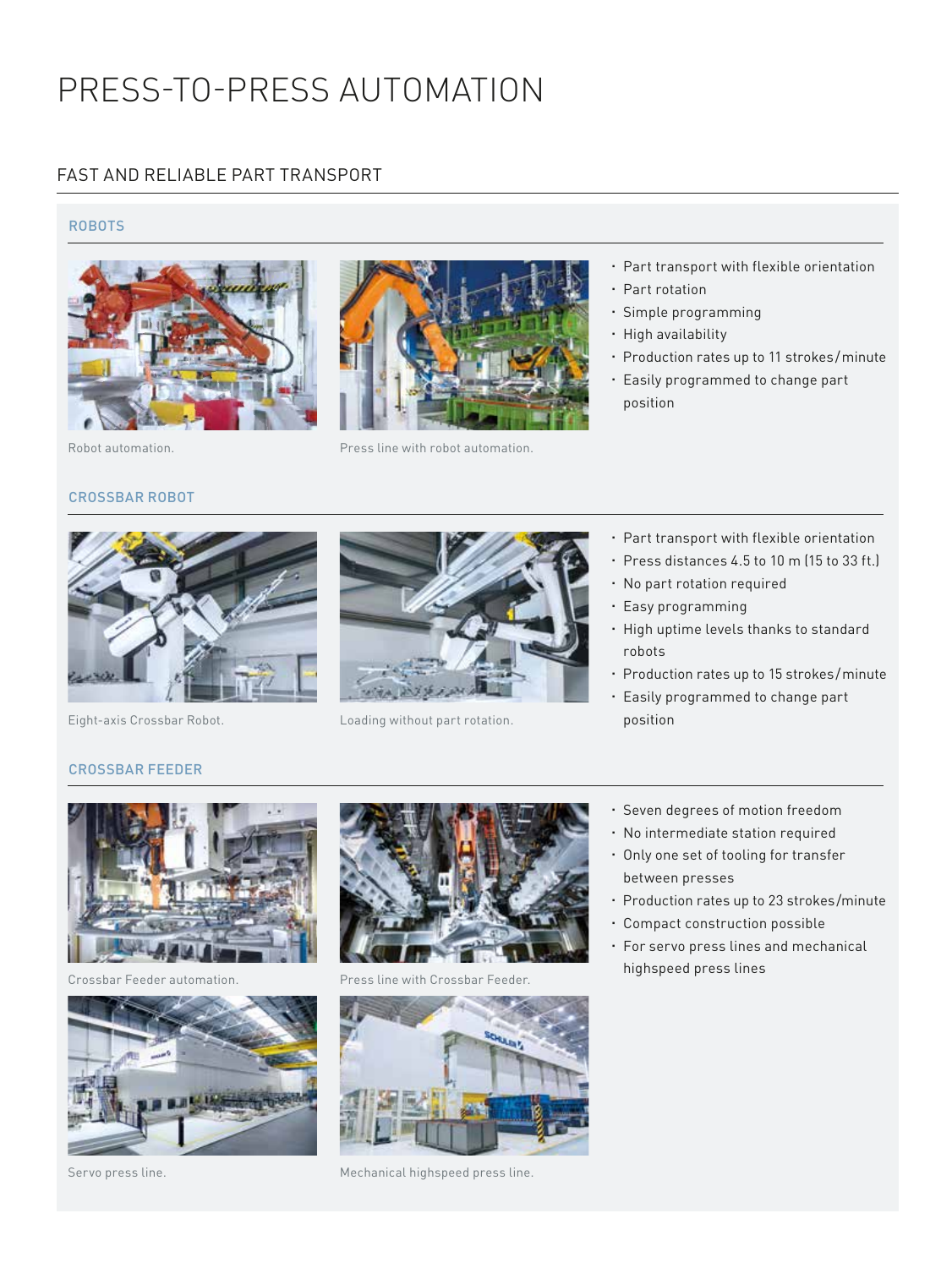# END-OF-LINE

### GENTLE FINISHED COMPONENT PROCESSING

After the final forming station, the main goal is fast and gentle End-of-Line part processing. Parts are taken from the exit conveyor and stacked – either manually or in the fully automated mode.

Automated finished part stacking systems are both fast and reliable, and they ensure the highest level of component quality. This process is achieved by robots or overhead feeders for reliable part handling and, if required, positioning of intermediate stations for gentle part stacking. A unique suction-cup technology further protects highly sensitive surfaces in the case of outer skin panels.

#### Gentle finished component processing:

- Exit conveyor in feed direction or at right angle to feed direction
- Exit conveyor with ergonomic part positioning
- Automatic stacking systems for up to 68 parts /minute

![](_page_3_Picture_8.jpeg)

![](_page_3_Picture_10.jpeg)

Finished parts stacked by robots. Stacking unit for finished parts.

![](_page_3_Picture_12.jpeg)

Conveyor for finished parts. Conveyor with ergonomic part positioning.

![](_page_3_Picture_14.jpeg)

![](_page_3_Picture_16.jpeg)

![](_page_3_Picture_18.jpeg)

End-of-Line system. Stacked body panels.

#### SCHULER SERVICE – STATE-OF-THE-ART SERVICE FOR MORE PERFORMANCE

Schuler Service offers a tailored portfolio of services covering the entire life cycle of your equipment. Over 900 service employees worldwide provide expert support 24/7 in close cooperation with you– our partners. Our main priority is always to ensure the maximum productivity and safety of your production equipment in order to secure your company's continued success.

#### (i) MORE INFORMATION

![](_page_3_Picture_23.jpeg)

www.schulergroup.com/ service\_en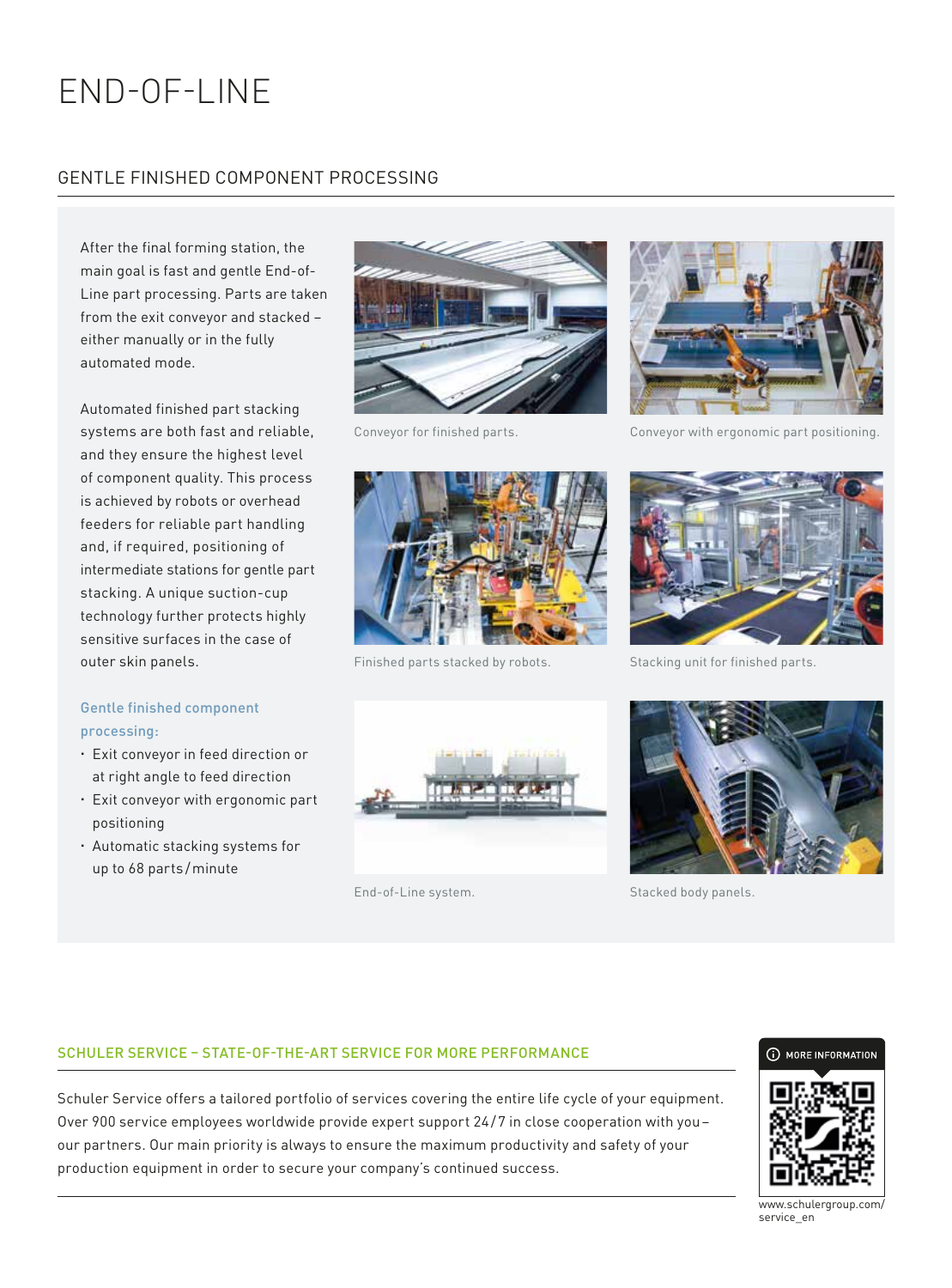# AUTOMATION IN THE STAMPING PLANT. FOR NEW LINES AND MODERNIZATION PROJECTS.

Schuler develops the most suitable automation concept for press lines, after careful consideration of the part families, throughput rates and space requirements.

![](_page_4_Picture_3.jpeg)

Robot automation.

In addition to conventional robotic and crossbar solutions, advanced crossbar automation technology offers new perspectives. For the modernization of existing press lines, we also offer production-tested system solutions for reliable, high-quality component manufacturing.

- Automation for press lines: Destacker /blankloader
- Blank washer and reoiler
- Press-to-press automation with robot, Crossbar Robot or Crossbar Feeder
- End-of-Line systems
- Other Schuler automation solutions:
- Blankloaders for transfer presses
- Automation solutions for hot forming
- Stack turnover devices
- Die change systems
- Automation for machine tools
- Automation for laser systems

![](_page_4_Figure_17.jpeg)

#### PRESS LINE WITH FRONT-OF-LINE SYSTEM, CROSSBAR ROBOT AUTOMATION AND CONVEYOR FOR FINISHED PARTS

- *1 Destacker/blankloader*
- *2 Destacking robot*
- *3 Destacking station*
- *4 Loading robot*
- 
- 
- *7 Automatic tooling changeovers*
- *8 Conveyor for finished parts*
- 
- *10 Press-to-press automation*
-